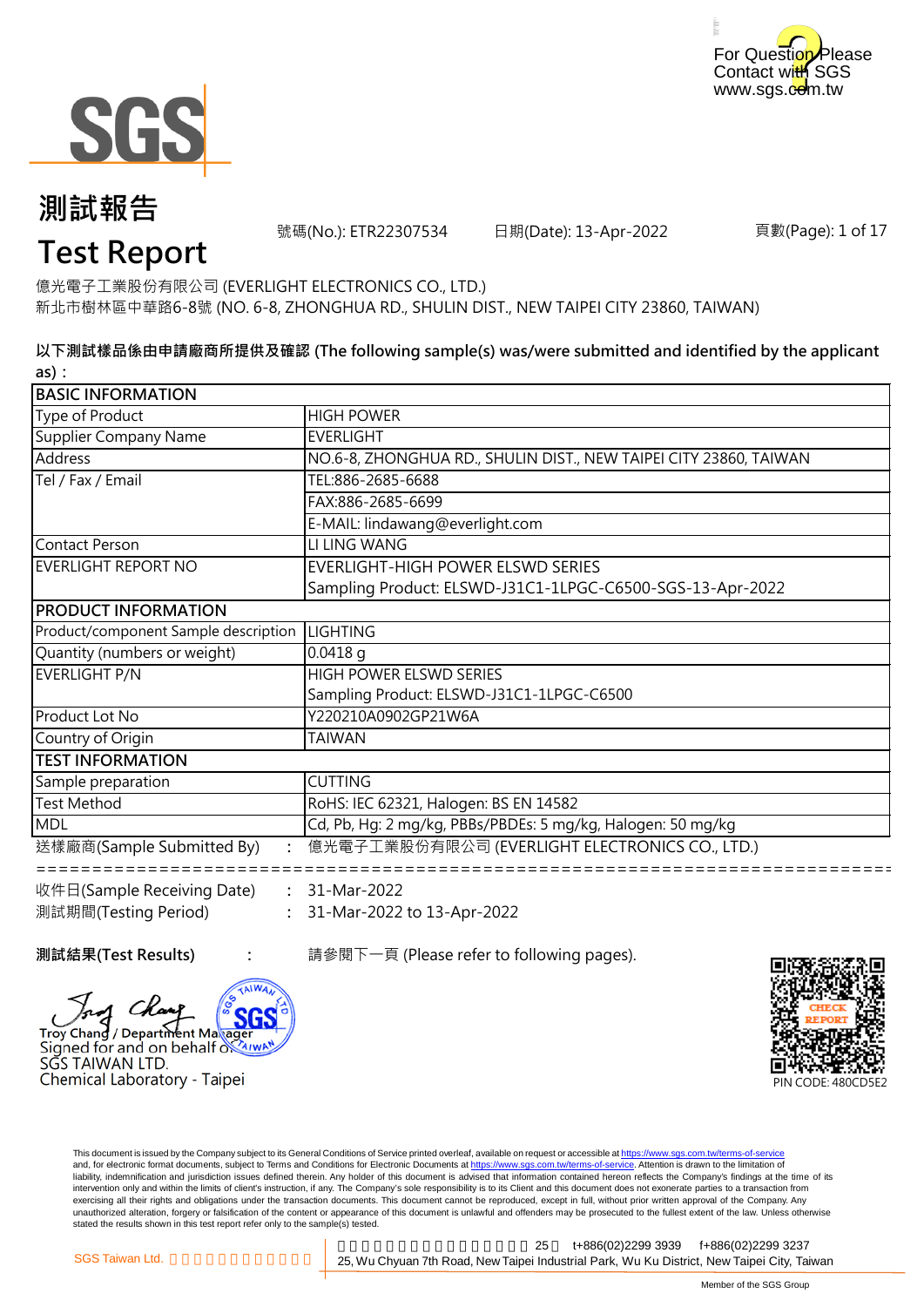

號碼(No.): ETR22307534 日期(Date): 13-Apr-2022

#### 頁數(Page): 2 of 17

#### 億光電子工業股份有限公司 (EVERLIGHT ELECTRONICS CO., LTD.)

新北市樹林區中華路6-8號 (NO. 6-8, ZHONGHUA RD., SHULIN DIST., NEW TAIPEI CITY 23860, TAIWAN)

- **:** (1) 依據客戶指定,參考RoHS 2011/65/EU Annex II及其修訂指令(EU) 2015/863測試 鎘、鉛、汞、六價鉻、多溴聯苯、多溴聯苯醚, DBP, BBP, DEHP, DIBP。 (As specified by client, with reference to RoHS 2011/65/EU Annex II and amending Directive (EU) 2015/863 to determine Cadmium, Lead, Mercury, Cr(VI), PBBs, PBDEs, DBP, BBP, DEHP, DIBP contents in the submitted sample(s).) **測試需求(Test Requested)**
	- (2) 依據客戶指定,測試 PAHs 及其他測項。 (As specified by client, to test PAHs and other item(s).)
	- **:** (1) 根據客戶所提供的樣品,其鎘、鉛、汞、六價鉻、多溴聯苯、多溴聯苯醚, DBP, BBP, DEHP, DIBP的測試結果符合RoHS 2011/65/EU Annex II暨其修訂指令(EU) 2015/863 之限值要求。 (Based on the performed tests on submitted sample(s), the test results of Cadmium, Lead, Mercury, Cr(VI), PBBs, PBDEs, DBP, BBP, DEHP, DIBP comply with the limits as set by RoHS Directive (EU) 2015/863 amending Annex II to Directive 2011/65/EU.) **結 論(Conclusion)**
		- (2) 根據客戶所提供的樣品,多環芳香烴測試結果符合德國產品安全委員會(AfPS) GS PAHs第 3 類 「其它產品」之限值要求。(Based upon the performed tests on the submitted sample(s), the test results of PAHs (15 items) comply with the limits of PAHs requirement (Category 3) 「Other consumer products」 as set by German Committee on Product Safety (AfPS) GS PAHs.)

#### **測試部位敘述 (Test Part Description)**

- No.1 **:** 透明黃色膠體 (TRANSPARENT-YELLOW GLUE)
- No.2 **:** 銀白色片狀 (SILVER-WHITE COLORED SHEET)

#### **測試結果 (Test Results)**

| 測試項目                               | 測試方法                                  | 單位     | <b>MDL</b> | 結果       |      | 限值      |
|------------------------------------|---------------------------------------|--------|------------|----------|------|---------|
| (Test Items)                       | (Method)                              | (Unit) |            | (Result) |      | (Limit) |
|                                    |                                       |        |            | No.1     | No.2 |         |
| 鎘 (Cd) (Cadmium (Cd)) (CAS No.:    | 參考IEC 62321-5: 2013, 以感應耦合電漿發  mg/kg  |        |            | n.d.     | n.d. | 100     |
| $7440 - 43 - 9$                    | 射光譜儀分析。(With reference to IEC         |        |            |          |      |         |
| 銟 (Pb) (Lead (Pb)) (CAS No.: 7439- | 62321-5: 2013, analysis was performed | mg/kg  |            | n.d.     | n.d. | 1000    |
| $92-1)$                            | by ICP-OES.)                          |        |            |          |      |         |

This document is issued by the Company subject to its General Conditions of Service printed overleaf, available on request or accessible at https://www.sgs.com.tw/terms-of-service and, for electronic format documents, subject to Terms and Conditions for Electronic Documents at https://www.sgs.com.tw/terms-of-service. Attention is drawn to the limitation of liability, indemnification and jurisdiction issues defined therein. Any holder of this document is advised that information contained hereon reflects the Company's findings at the time of its intervention only and within the limits of client's instruction, if any. The Company's sole responsibility is to its Client and this document does not exonerate parties to a transaction from exercising all their rights and obligations under the transaction documents. This document cannot be reproduced, except in full, without prior written approval of the Company. Any unauthorized alteration, forgery or falsification of the content or appearance of this document is unlawful and offenders may be prosecuted to the fullest extent of the law. Unless otherwise stated the results shown in this test report refer only to the sample(s) tested.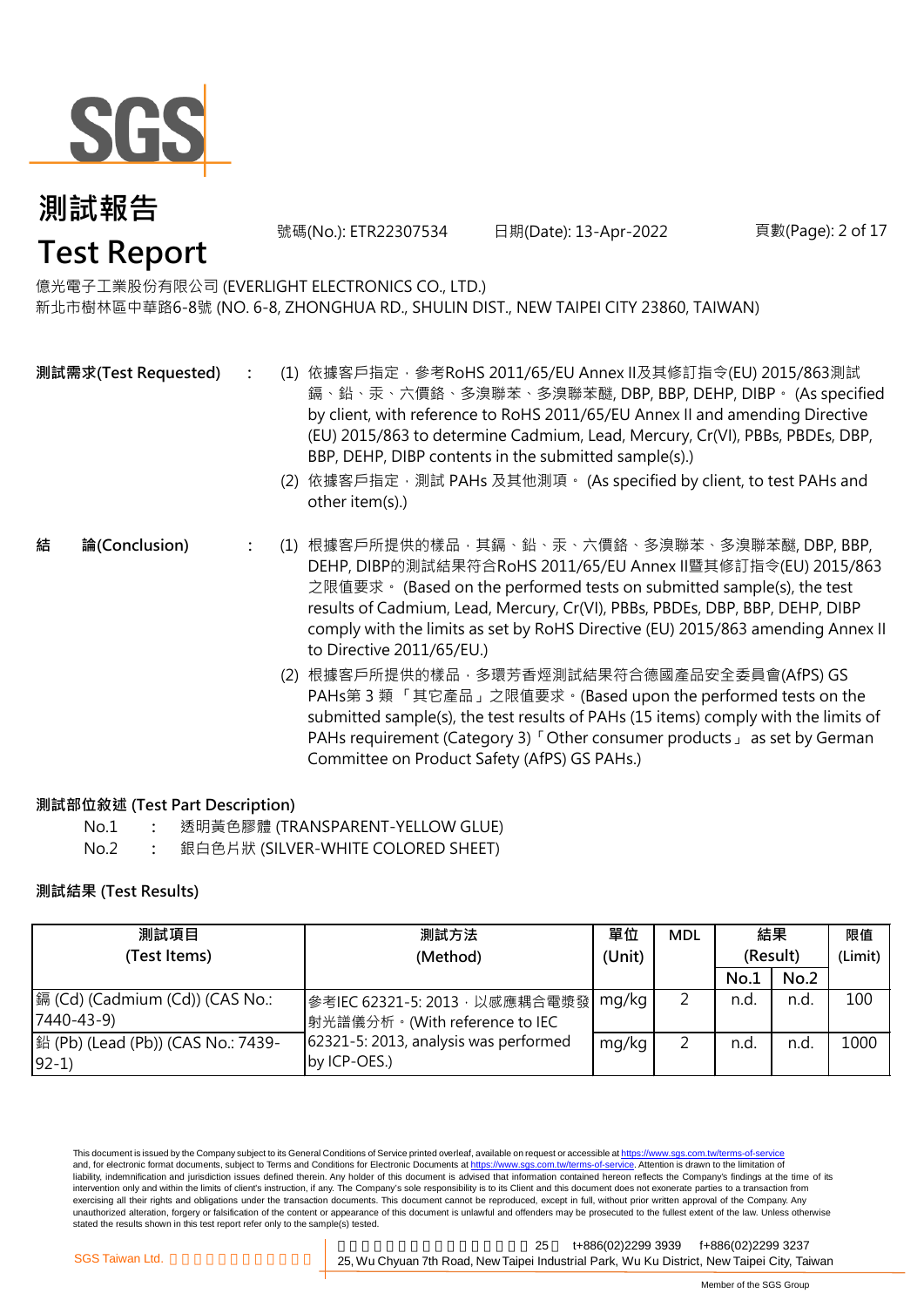

**Test Report**

號碼(No.): ETR22307534 日期(Date): 13-Apr-2022

#### 頁數(Page): 3 of 17

億光電子工業股份有限公司 (EVERLIGHT ELECTRONICS CO., LTD.)

新北市樹林區中華路6-8號 (NO. 6-8, ZHONGHUA RD., SHULIN DIST., NEW TAIPEI CITY 23860, TAIWAN)

| 測試項目                                                             | 測試方法                                                                                                                                             | 單位     | <b>MDL</b>               | 結果       |      | 限值                       |
|------------------------------------------------------------------|--------------------------------------------------------------------------------------------------------------------------------------------------|--------|--------------------------|----------|------|--------------------------|
| (Test Items)                                                     | (Method)                                                                                                                                         | (Unit) |                          | (Result) |      | (Limit)                  |
|                                                                  |                                                                                                                                                  |        |                          | No.1     | No.2 |                          |
| 汞 (Hg) (Mercury (Hg)) (CAS No.:<br>7439-97-6)                    | 參考IEC 62321-4: 2013+ AMD1: 2017 · 以感<br>應耦合電漿發射光譜儀分析。(With reference<br>to IEC 62321-4: 2013+ AMD1: 2017,<br>analysis was performed by ICP-OES.) | mg/kg  | $\overline{2}$           | n.d.     | n.d. | 1000                     |
| 六價鉻 Cr(VI) (Hexavalent Chromium<br>Cr(VI)) (CAS No.: 18540-29-9) | 參考IEC 62321-7-2: 2017 · 以紫外光-可見<br>光分光光度計分析。(With reference to IEC<br>62321-7-2: 2017, analysis was performed<br>by UV-VIS.)                     | mg/kg  | $\overline{8}$           | n.d.     | n.d. | 1000                     |
| -溴聯苯 (Monobromobiphenyl)                                         |                                                                                                                                                  | mg/kg  | 5                        | n.d.     | n.d. | ÷.                       |
| 二溴聯苯 (Dibromobiphenyl)                                           |                                                                                                                                                  | mg/kg  | 5                        | n.d.     | n.d. |                          |
| 三溴聯苯 (Tribromobiphenyl)                                          |                                                                                                                                                  | mg/kg  | 5                        | n.d.     | n.d. | $\overline{\phantom{0}}$ |
| 四溴聯苯 (Tetrabromobiphenyl)                                        |                                                                                                                                                  | mg/kg  | 5                        | n.d.     | n.d. | $\overline{\phantom{a}}$ |
| 五溴聯苯 (Pentabromobiphenyl)                                        |                                                                                                                                                  | mg/kg  | $\overline{5}$           | n.d.     | n.d. |                          |
| 六溴聯苯 (Hexabromobiphenyl)                                         |                                                                                                                                                  | mg/kg  | $\overline{5}$           | n.d.     | n.d. |                          |
| 七溴聯苯 (Heptabromobiphenyl)                                        |                                                                                                                                                  | mg/kg  | $\overline{5}$           | n.d.     | n.d. | $\overline{\phantom{0}}$ |
| 八溴聯苯 (Octabromobiphenyl)                                         |                                                                                                                                                  | mg/kg  | 5                        | n.d.     | n.d. |                          |
| 九溴聯苯 (Nonabromobiphenyl)                                         |                                                                                                                                                  | mg/kg  | 5                        | n.d.     | n.d. |                          |
| 十溴聯苯 (Decabromobiphenyl)                                         | 參考IEC 62321-6: 2015, 以氣相層析儀/質                                                                                                                    | mg/kg  | 5                        | n.d.     | n.d. |                          |
| 多溴聯苯總和 (Sum of PBBs)                                             | 譜儀分析。(With reference to IEC 62321-                                                                                                               | mg/kg  | $\overline{\phantom{a}}$ | n.d.     | n.d. | 1000                     |
| -溴聯苯醚 (Monobromodiphenyl ether)                                  | 6: 2015, analysis was performed by                                                                                                               | mg/kg  | 5                        | n.d.     | n.d. |                          |
| 二溴聯苯醚 (Dibromodiphenyl ether)                                    | GC/MS.)                                                                                                                                          | mg/kg  | $\overline{5}$           | n.d.     | n.d. |                          |
| 三溴聯苯醚 (Tribromodiphenyl ether)                                   |                                                                                                                                                  | mg/kg  | $\overline{5}$           | n.d.     | n.d. | $\blacksquare$           |
| 四溴聯苯醚 (Tetrabromodiphenyl ether)                                 |                                                                                                                                                  | mg/kg  | $\overline{5}$           | n.d.     | n.d. | $\equiv$                 |
| 五溴聯苯醚 (Pentabromodiphenyl ether)                                 |                                                                                                                                                  | mg/kg  | 5                        | n.d.     | n.d. |                          |
| 六溴聯苯醚 (Hexabromodiphenyl ether)                                  |                                                                                                                                                  | mg/kg  | 5                        | n.d.     | n.d. |                          |
| 七溴聯苯醚 (Heptabromodiphenyl ether)                                 |                                                                                                                                                  | mg/kg  | 5                        | n.d.     | n.d. |                          |
| 八溴聯苯醚 (Octabromodiphenyl ether)                                  |                                                                                                                                                  | mg/kg  | $\overline{5}$           | n.d.     | n.d. |                          |
| 九溴聯苯醚 (Nonabromodiphenyl ether)                                  |                                                                                                                                                  | mg/kg  | 5                        | n.d.     | n.d. |                          |
| 十溴聯苯醚 (Decabromodiphenyl ether)                                  |                                                                                                                                                  | mg/kg  | $\overline{5}$           | n.d.     | n.d. |                          |
| 多溴聯苯醚總和 (Sum of PBDEs)                                           |                                                                                                                                                  | mg/kg  | $\overline{a}$           | n.d.     | n.d. | 1000                     |

This document is issued by the Company subject to its General Conditions of Service printed overleaf, available on request or accessible at <u>https://www.sgs.com.tw/terms-of-service</u><br>and, for electronic format documents, su liability, indemnification and jurisdiction issues defined therein. Any holder of this document is advised that information contained hereon reflects the Company's findings at the time of its intervention only and within the limits of client's instruction, if any. The Company's sole responsibility is to its Client and this document does not exonerate parties to a transaction from exercising all their rights and obligations under the transaction documents. This document cannot be reproduced, except in full, without prior written approval of the Company. Any<br>unauthorized alteration, forgery or falsif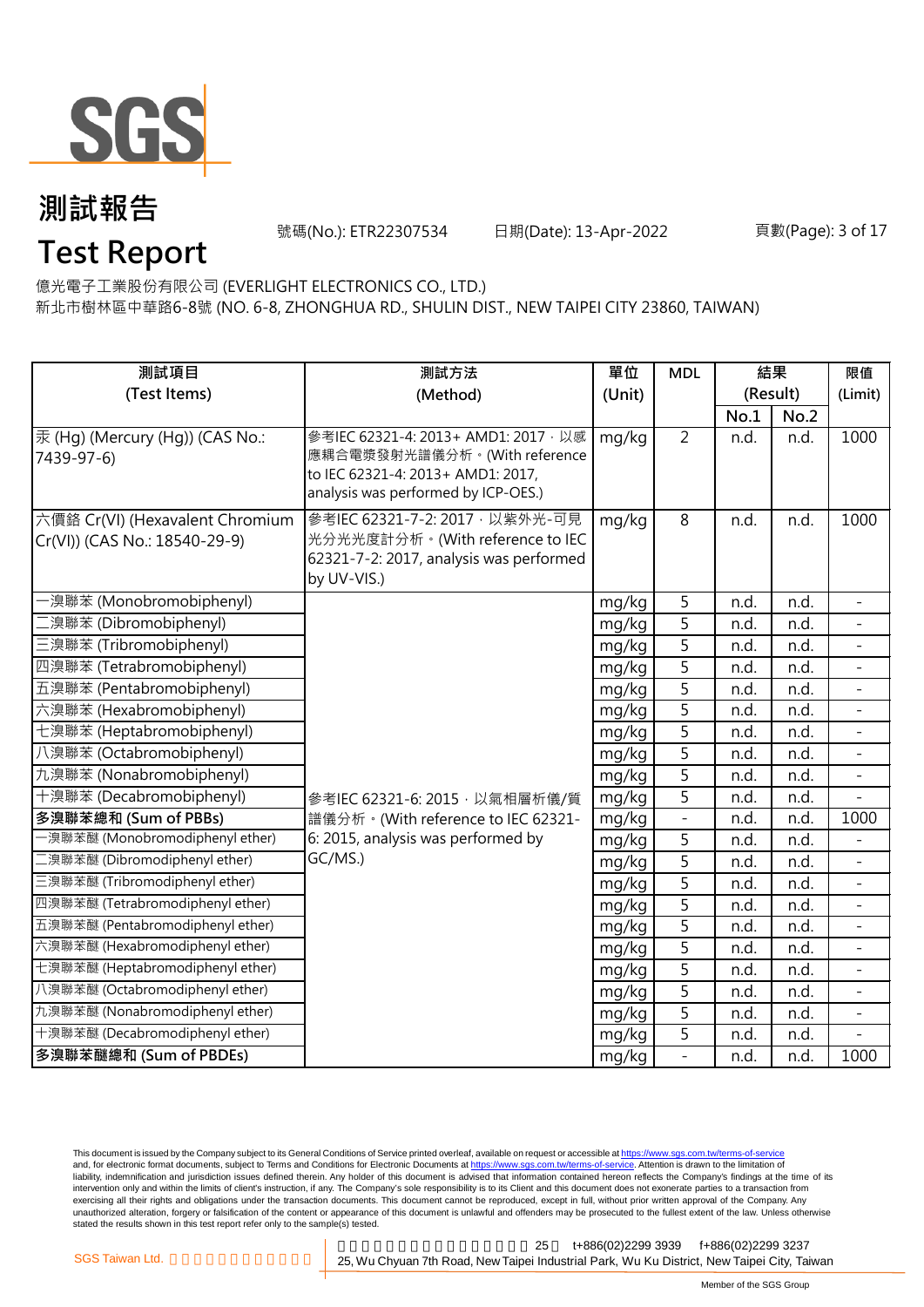

號碼(No.): ETR22307534 日期(Date): 13-Apr-2022

#### 頁數(Page): 4 of 17

**Test Report** 億光電子工業股份有限公司 (EVERLIGHT ELECTRONICS CO., LTD.)

新北市樹林區中華路6-8號 (NO. 6-8, ZHONGHUA RD., SHULIN DIST., NEW TAIPEI CITY 23860, TAIWAN)

| 測試項目                                                                                     | 測試方法                                                                                                             | 單位     | <b>MDL</b> | 結果       |      | 限值      |
|------------------------------------------------------------------------------------------|------------------------------------------------------------------------------------------------------------------|--------|------------|----------|------|---------|
| (Test Items)                                                                             | (Method)                                                                                                         | (Unit) |            | (Result) |      | (Limit) |
|                                                                                          |                                                                                                                  |        |            | No.1     | No.2 |         |
| 鄰苯二甲酸丁苯甲酯 (BBP) (Butyl<br>benzyl phthalate (BBP)) (CAS No.: 85-<br>$68 - 7$ )            | 參考IEC 62321-8: 2017, 以氣相層析儀/質譜<br>儀分析。(With reference to IEC 62321-8:<br>2017, analysis was performed by GC/MS.) | mg/kg  | 50         | n.d.     | n.d. | 1000    |
| 鄰苯二甲酸二丁酯 (DBP) (Dibutyl<br>phthalate (DBP)) (CAS No.: 84-74-2)                           | 參考IEC 62321-8: 2017, 以氣相層析儀/質譜<br>儀分析。(With reference to IEC 62321-8:<br>2017, analysis was performed by GC/MS.) | mg/kg  | 50         | n.d.     | n.d. | 1000    |
| 鄰苯二甲酸二(2-乙基己基)酯 (DEHP)<br>(Di-(2-ethylhexyl) phthalate (DEHP))<br>(CAS No.: 117-81-7)    | 參考IEC 62321-8: 2017, 以氣相層析儀/質譜<br>儀分析。(With reference to IEC 62321-8:<br>2017, analysis was performed by GC/MS.) | mg/kg  | 50         | n.d.     | n.d. | 1000    |
| 鄰苯二甲酸二異丁酯 (DIBP) (Diisobuty<br>phthalate (DIBP)) (CAS No.: 84-69-5)                      | 參考IEC 62321-8: 2017, 以氣相層析儀/質譜<br>儀分析。(With reference to IEC 62321-8:<br>2017, analysis was performed by GC/MS.) | mg/kg  | 50         | n.d.     | n.d. | 1000    |
| 鄰苯二甲酸二異癸酯 (DIDP)<br>(Diisodecyl phthalate (DIDP)) (CAS<br>No.: 26761-40-0, 68515-49-1)   | 參考IEC 62321-8: 2017, 以氣相層析儀/質譜<br>儀分析。(With reference to IEC 62321-8:<br>2017, analysis was performed by GC/MS.) | mg/kg  | 50         | n.d.     | n.d. |         |
| 鄰苯二甲酸二異壬酯 (DINP)<br>(Diisononyl phthalate (DINP)) (CAS<br>No.: 28553-12-0, 68515-48-0)   | 參考IEC 62321-8: 2017, 以氣相層析儀/質譜<br>儀分析。(With reference to IEC 62321-8:<br>2017, analysis was performed by GC/MS.) | mg/kg  | 50         | n.d.     | n.d. |         |
| 鄰苯二甲酸二正辛酯 (DNOP) (Di-n-<br>octyl phthalate (DNOP)) (CAS No.:<br>$117 - 84 - 0$           | 參考IEC 62321-8: 2017, 以氣相層析儀/質譜<br>儀分析。(With reference to IEC 62321-8:<br>2017, analysis was performed by GC/MS.) | mg/kg  | 50         | n.d.     | n.d. |         |
| 鄰苯二甲酸二正戊酯 (DNPP) (Di-n-<br>pentyl phthalate (DNPP)) (CAS No.:<br>$131 - 18 - 0$          | 參考IEC 62321-8: 2017, 以氣相層析儀/質譜<br>儀分析。(With reference to IEC 62321-8:<br>2017, analysis was performed by GC/MS.) | mg/kg  | 50         | n.d.     | n.d. |         |
| 鄰苯二甲酸二正己酯 (DNHP) (Di-n-<br>hexyl phthalate (DNHP)) (CAS No.:<br>$84 - 75 - 3$            | 參考IEC 62321-8: 2017, 以氣相層析儀/質譜<br>儀分析。(With reference to IEC 62321-8:<br>2017, analysis was performed by GC/MS.) | mg/kg  | 50         | n.d.     | n.d. |         |
| 鄰苯二甲酸雙(2-甲氧基乙基)酯 (DMEP)<br>(Bis(2-methoxyethyl) phthalate<br>(DMEP)) (CAS No.: 117-82-8) | 參考IEC 62321-8: 2017, 以氣相層析儀/質譜<br>儀分析。(With reference to IEC 62321-8:<br>2017, analysis was performed by GC/MS.) | mg/kg  | 50         | n.d.     | n.d. |         |

This document is issued by the Company subject to its General Conditions of Service printed overleaf, available on request or accessible at <u>https://www.sgs.com.tw/terms-of-service</u><br>and, for electronic format documents, su liability, indemnification and jurisdiction issues defined therein. Any holder of this document is advised that information contained hereon reflects the Company's findings at the time of its intervention only and within the limits of client's instruction, if any. The Company's sole responsibility is to its Client and this document does not exonerate parties to a transaction from exercising all their rights and obligations under the transaction documents. This document cannot be reproduced, except in full, without prior written approval of the Company. Any<br>unauthorized alteration, forgery or falsif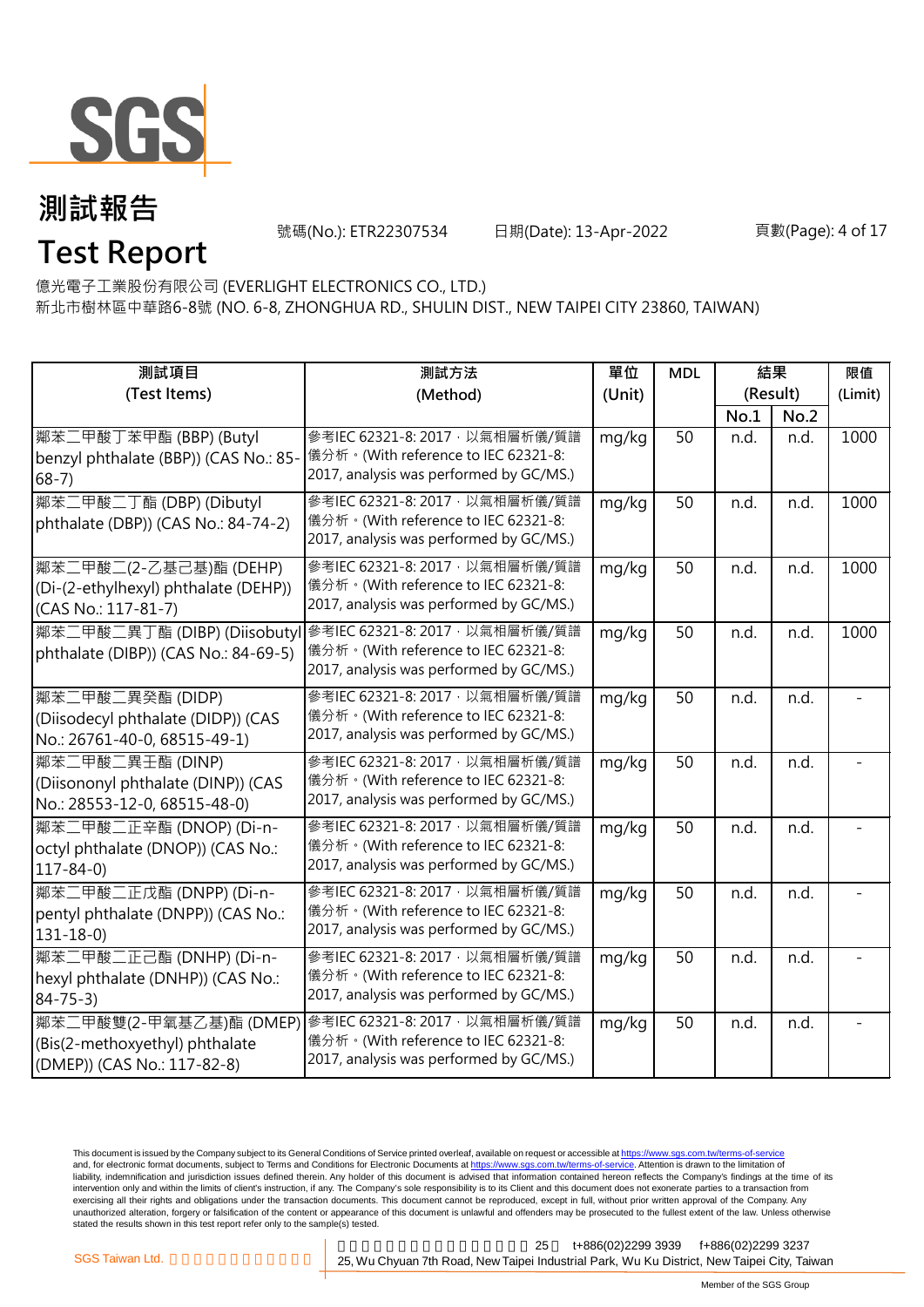

**Test Report**

號碼(No.): ETR22307534 日期(Date): 13-Apr-2022

#### 頁數(Page): 5 of 17

億光電子工業股份有限公司 (EVERLIGHT ELECTRONICS CO., LTD.)

新北市樹林區中華路6-8號 (NO. 6-8, ZHONGHUA RD., SHULIN DIST., NEW TAIPEI CITY 23860, TAIWAN)

| 測試項目                                                                                                                                                                                                                                                                                                           | 測試方法                                                                                                                     | 單位     | <b>MDL</b> | 結果       |      | 限值      |
|----------------------------------------------------------------------------------------------------------------------------------------------------------------------------------------------------------------------------------------------------------------------------------------------------------------|--------------------------------------------------------------------------------------------------------------------------|--------|------------|----------|------|---------|
| (Test Items)                                                                                                                                                                                                                                                                                                   | (Method)                                                                                                                 | (Unit) |            | (Result) |      | (Limit) |
|                                                                                                                                                                                                                                                                                                                |                                                                                                                          |        |            | No.1     | No.2 |         |
| 六溴環十二烷及所有主要被辨別出的異構物<br>(HBCDD) ( $\alpha$ - HBCDD, $\beta$ - HBCDD, γ-<br>HBCDD) (Hexabromocyclododecane<br>(HBCDD) and all major diastereoisomers<br>identified ( $\alpha$ - HBCDD, $\beta$ - HBCDD, $\gamma$ -<br>HBCDD)) (CAS No.: 25637-99-4, 3194-<br>55-6 (134237-51-7, 134237-50-6,<br>$134237 - 52-8)$ | 參考IEC 62321: 2008, 以氣相層析儀/質譜<br>儀分析。(With reference to IEC 62321:<br>2008, analysis was performed by GC/MS.)             | mg/kg  | 5          | n.d.     | n.d. |         |
| 氟 (F) (Fluorine (F)) (CAS No.: 14762-<br>$94-8$                                                                                                                                                                                                                                                                |                                                                                                                          | mg/kg  | 50         | 618      | 147  |         |
| 氯 (Cl) (Chlorine (Cl)) (CAS No.:<br>$22537 - 15 - 1$                                                                                                                                                                                                                                                           | 參考BS EN 14582: 2016 · 以離子層析儀分<br>析 · (With reference to BS EN 14582:                                                     | mg/kg  | 50         | n.d.     | n.d. |         |
| 溴 (Br) (Bromine (Br)) (CAS No.:<br>$10097 - 32 - 2$                                                                                                                                                                                                                                                            | 2016, analysis was performed by IC.)                                                                                     | mg/kg  | 50         | n.d.     | n.d. |         |
| 碘 (I) (lodine (I)) (CAS No.: 14362-44-<br>8)                                                                                                                                                                                                                                                                   | mg/kg                                                                                                                    |        | 50         | n.d.     | n.d. |         |
| 全氟辛烷磺酸及其鹽類 (PFOS and its<br>salts) (CAS No.: 1763-23-1 and its<br>salts)                                                                                                                                                                                                                                       | 參考CEN/TS 15968: 2010, 以液相層析串<br>聯質譜儀分析。(With reference to CEN/TS<br>15968: 2010, analysis was performed by<br>LC/MS/MS.) | mg/kg  | 0.01       | n.d.     | n.d. |         |
| 全氟辛酸及其鹽類 (PFOA and its salts)<br>(CAS No.: 335-67-1 and its salts)                                                                                                                                                                                                                                             | 參考CEN/TS 15968: 2010, 以液相層析串<br>聯質譜儀分析。(With reference to CEN/TS<br>15968: 2010, analysis was performed by<br>LC/MS/MS.) | mg/kg  | 0.01       | n.d.     | n.d. |         |
| 鈹 (Be) (Beryllium (Be)) (CAS No.:<br>7440-41-7)                                                                                                                                                                                                                                                                | 參考US EPA 3052: 1996 · 以感應耦合電漿<br>發射光譜儀分析。(With reference to US<br>EPA 3052: 1996, analysis was performed<br>by ICP-OES.) | mg/kg  | 2          | n.d.     | n.d. |         |

This document is issued by the Company subject to its General Conditions of Service printed overleaf, available on request or accessible at <u>https://www.sgs.com.tw/terms-of-service</u><br>and, for electronic format documents, su liability, indemnification and jurisdiction issues defined therein. Any holder of this document is advised that information contained hereon reflects the Company's findings at the time of its intervention only and within the limits of client's instruction, if any. The Company's sole responsibility is to its Client and this document does not exonerate parties to a transaction from exercising all their rights and obligations under the transaction documents. This document cannot be reproduced, except in full, without prior written approval of the Company. Any<br>unauthorized alteration, forgery or falsif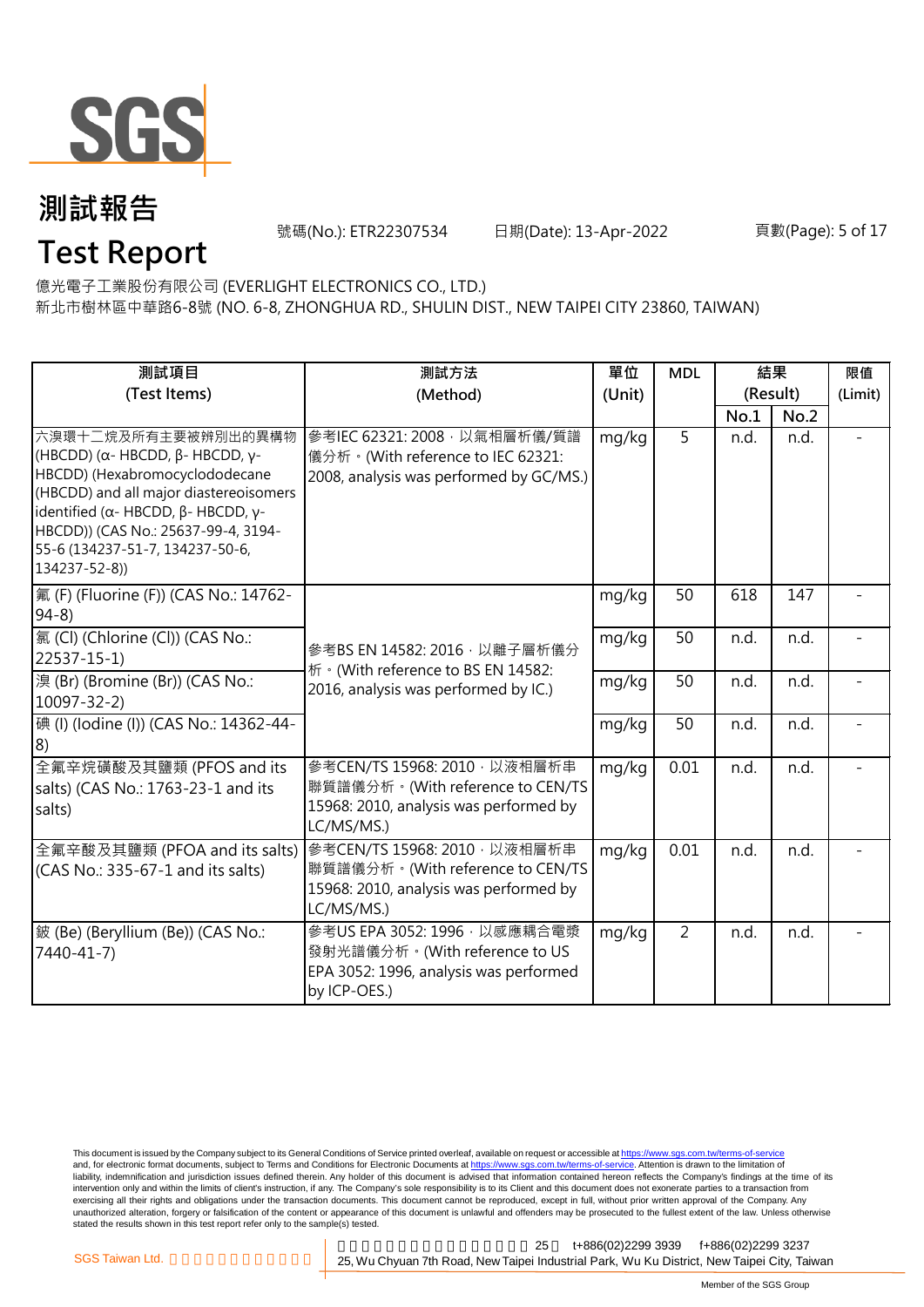

號碼(No.): ETR22307534 日期(Date): 13-Apr-2022

#### 頁數(Page): 6 of 17

### **Test Report**

億光電子工業股份有限公司 (EVERLIGHT ELECTRONICS CO., LTD.)

新北市樹林區中華路6-8號 (NO. 6-8, ZHONGHUA RD., SHULIN DIST., NEW TAIPEI CITY 23860, TAIWAN)

| 測試項目                                  | 測試方法                                   | 單位     | <b>MDL</b>               | 結果       |      | 限值       |
|---------------------------------------|----------------------------------------|--------|--------------------------|----------|------|----------|
| (Test Items)                          | (Method)                               | (Unit) |                          | (Result) |      | (Limit)  |
|                                       |                                        |        |                          | No.1     | No.2 |          |
| 多環芳香烴 (Polycyclic Aromatic            |                                        |        |                          |          |      |          |
| Hydrocarbons) (PAHs)                  |                                        |        |                          |          |      |          |
| 苯駢(a)芘 (Benzo[a]pyrene) (CAS No.: 50- |                                        | mg/kg  | 0.2                      | n.d.     | n.d. | Δ        |
| $32-8$                                |                                        |        |                          |          |      |          |
| 苯駢(e)芘 (Benzo[e]pyrene) (CAS No.:     |                                        | mg/kg  | 0.2                      | n.d.     | n.d. | Δ        |
| $192 - 97 - 2$                        |                                        |        |                          |          |      |          |
| 苯駢蒽 (Benzo[a]anthracene) (CAS No.:    |                                        | mg/kg  | 0.2                      | n.d.     | n.d. | $\Delta$ |
| $56 - 55 - 3$                         |                                        |        |                          |          |      |          |
| 苯(b)苯駢芴 (Benzo[b]fluoranthene) (CAS   |                                        | mg/kg  | 0.2                      | n.d.     | n.d. | Δ        |
| No.: 205-99-2)                        |                                        |        |                          |          |      |          |
| 苯(j)苯駢芴 (Benzo[j]fluoranthene) (CAS   |                                        | mg/kg  | 0.2                      | n.d.     | n.d. | Δ        |
| No.: 205-82-3)                        |                                        |        |                          |          |      |          |
| 苯(k)苯駢芴 (Benzo[k]fluoranthene) (CAS   |                                        | mg/kg  | 0.2                      | n.d.     | n.d. | $\Delta$ |
| No.: 207-08-9)                        | 參考AfPS GS 2019:01 PAK, 以氣相層析儀/         |        |                          |          |      |          |
| 蔰 (Chrysene) (CAS No.: 218-01-9)      | 質譜儀分析。(With reference to AfPS GS       | mg/kg  | 0.2                      | n.d.     | n.d. | $\Delta$ |
| 二苯駢蒽 (Dibenzo[a,h]anthracene) (CAS    | 2019:01 PAK, analysis was performed by | mg/kg  | 0.2                      | n.d.     | n.d. | Δ        |
| No.: 53-70-3)                         | GC/MS.)                                |        |                          |          |      |          |
| 苯駢苝 (Benzo[q,h,i]perylene) (CAS No.:  |                                        | mg/kg  | 0.2                      | n.d.     | n.d. | $\Delta$ |
| $191 - 24 - 2$                        |                                        |        |                          |          |      |          |
| 茚酮芘 (Indeno[1,2,3-c,d]pyrene) (CAS    |                                        | mg/kg  | 0.2                      | n.d.     | n.d. | Δ        |
| No.: 193-39-5)                        |                                        |        |                          |          |      |          |
| 蒽 (Anthracene) (CAS No.: 120-12-7)    |                                        | mg/kg  | 0.2                      | n.d.     | n.d. | Δ        |
| 苯駢芴 (Fluoranthene) (CAS No.: 206-44-  |                                        | mg/kg  | 0.2                      | n.d.     | n.d. | Δ        |
| (0)                                   |                                        |        |                          |          |      |          |
| 菲 (Phenanthrene) (CAS No.: 85-01-8)   |                                        | mg/kg  | 0.2                      | n.d.     | n.d. | $\Delta$ |
| 芘 (Pyrene) (CAS No.: 129-00-0)        |                                        | mg/kg  | 0.2                      | n.d.     | n.d. | Δ        |
| 萘 (Naphthalene) (CAS No.: 91-20-3)    |                                        | mg/kg  | 0.2                      | n.d.     | n.d. | $\Delta$ |
| 多環芳香烴15項總和 (Sum of 15 PAHs)           |                                        | mg/kg  | $\overline{\phantom{a}}$ | n.d.     | n.d. | Δ        |

This document is issued by the Company subject to its General Conditions of Service printed overleaf, available on request or accessible at <u>https://www.sgs.com.tw/terms-of-service</u><br>and, for electronic format documents, su liability, indemnification and jurisdiction issues defined therein. Any holder of this document is advised that information contained hereon reflects the Company's findings at the time of its intervention only and within the limits of client's instruction, if any. The Company's sole responsibility is to its Client and this document does not exonerate parties to a transaction from exercising all their rights and obligations under the transaction documents. This document cannot be reproduced, except in full, without prior written approval of the Company. Any<br>unauthorized alteration, forgery or falsif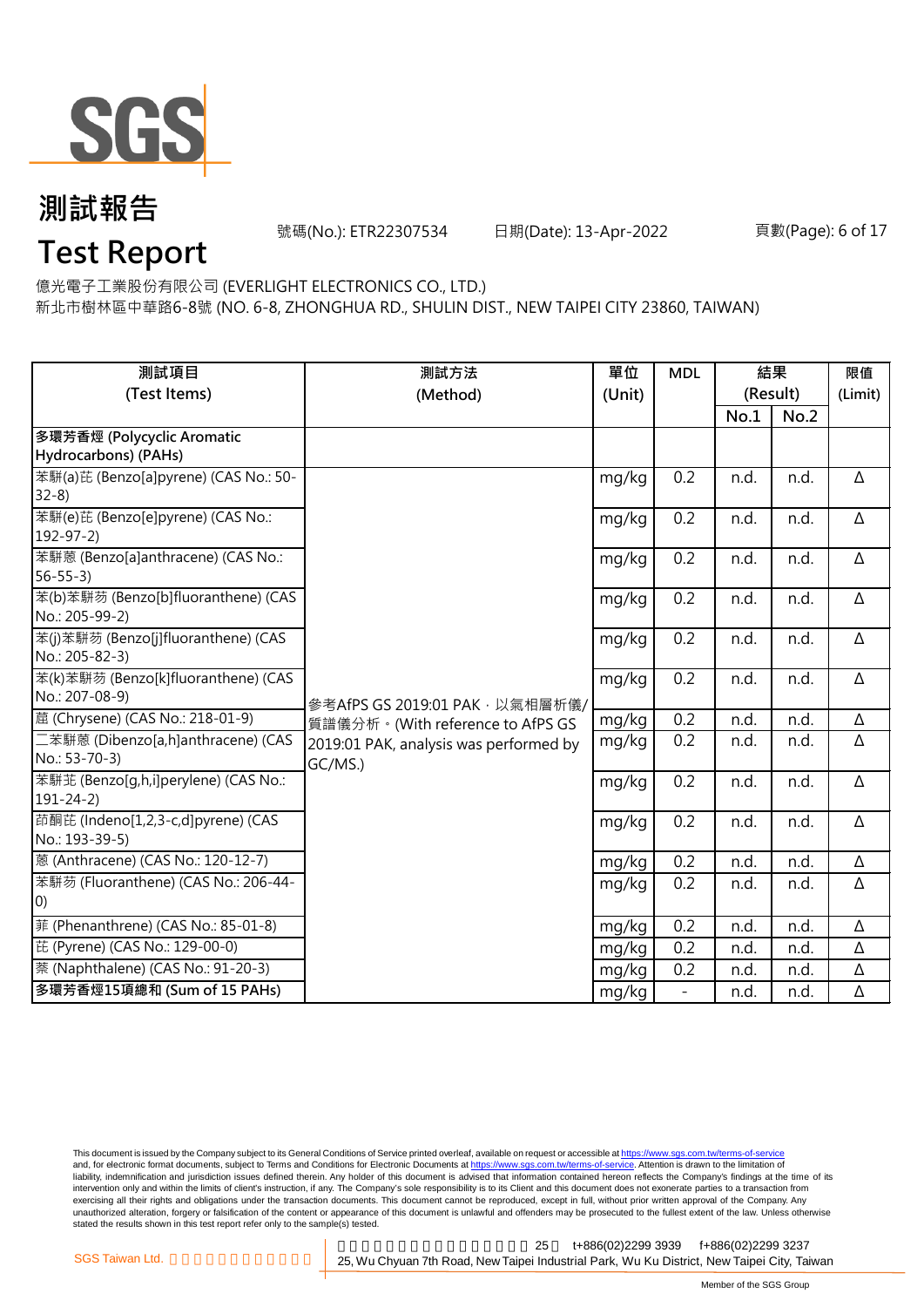

號碼(No.): ETR22307534 日期(Date): 13-Apr-2022

頁數(Page): 7 of 17

### **Test Report**

新北市樹林區中華路6-8號 (NO. 6-8, ZHONGHUA RD., SHULIN DIST., NEW TAIPEI CITY 23860, TAIWAN) 億光電子工業股份有限公司 (EVERLIGHT ELECTRONICS CO., LTD.)

#### **備註(Note):**

- 1. mg/kg = ppm;0.1wt% = 0.1% = 1000ppm
- 2. MDL = Method Detection Limit (方法偵測極限值)
- 3. n.d. = Not Detected (未檢出) ; 小於MDL / Less than MDL
- 4. "-" = Not Regulated (無規格值)
- 5. 符合性結果之判定係以測試結果與限值做比較。(The statement of compliance conformity is based on comparison of testing results and limits.)

This document is issued by the Company subject to its General Conditions of Service printed overleaf, available on request or accessible at https://www.sgs.com.tw/terms-of-service and, for electronic format documents, subject to Terms and Conditions for Electronic Documents at https://www.sgs.com.tw/terms-of-service. Attention is drawn to the limitation of liability, indemnification and jurisdiction issues defined therein. Any holder of this document is advised that information contained hereon reflects the Company's findings at the time of its intervention only and within the limits of client's instruction, if any. The Company's sole responsibility is to its Client and this document does not exonerate parties to a transaction from exercising all their rights and obligations under the transaction documents. This document cannot be reproduced, except in full, without prior written approval of the Company. Any<br>unauthorized alteration, forgery or falsif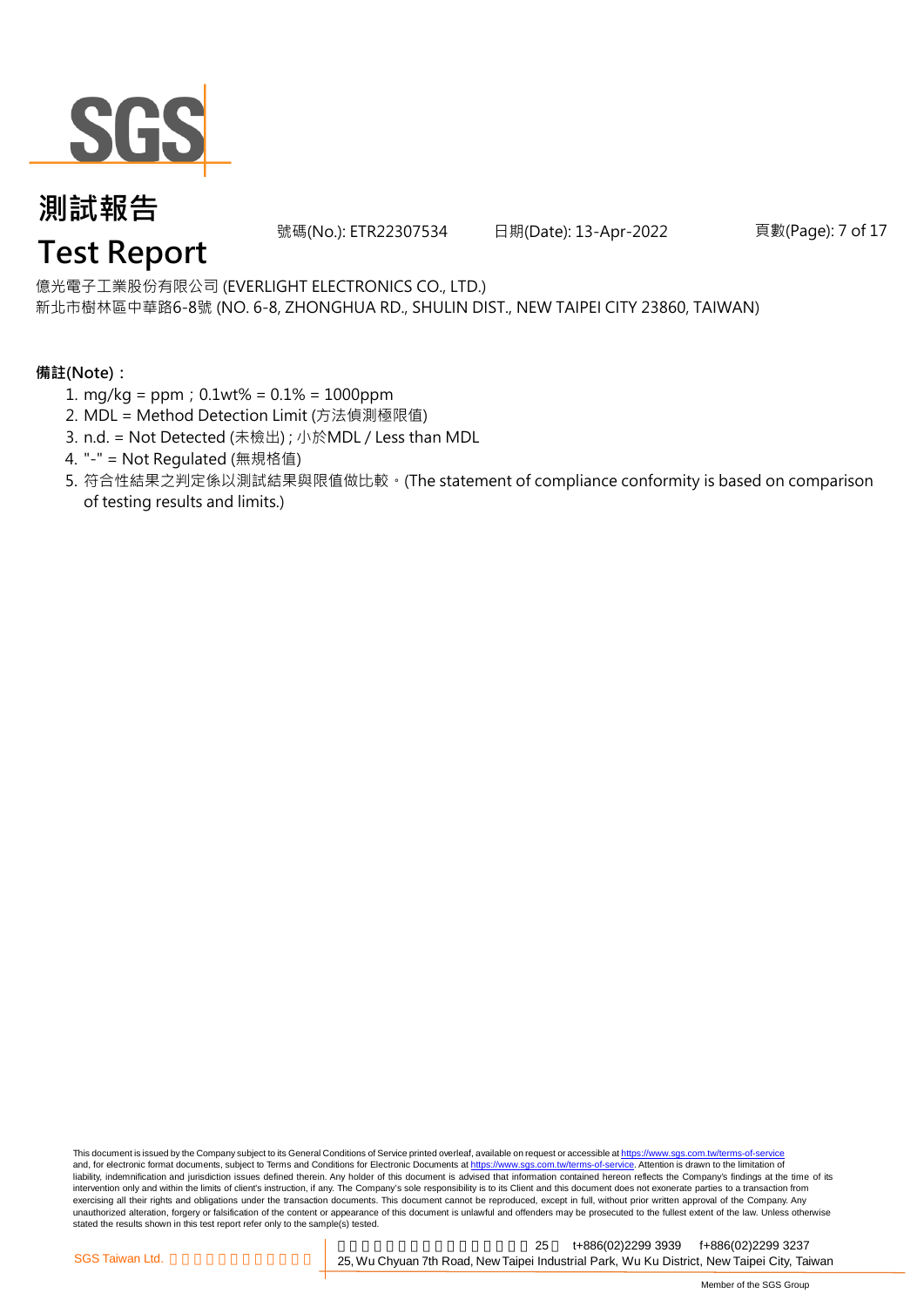

號碼(No.): ETR22307534 日期(Date): 13-Apr-2022

#### 頁數(Page): 8 of 17

### **Test Report**

新北市樹林區中華路6-8號 (NO. 6-8, ZHONGHUA RD., SHULIN DIST., NEW TAIPEI CITY 23860, TAIWAN) 億光電子工業股份有限公司 (EVERLIGHT ELECTRONICS CO., LTD.)

#### **Remark:**

#### Δ **德國產品安全委員會(AfPS): GS PAHs 要求**

**AfPS (German commission for Product Safety): GS PAHs requirements**

|                                 | 第1類(Category 1)                                                                                                                                                                                                                    | 第 2 類(Category 2)                                                                                                                                                                 |                | 第 3 類(Category 3)                                                                                                                                                                                      |                |  |
|---------------------------------|------------------------------------------------------------------------------------------------------------------------------------------------------------------------------------------------------------------------------------|-----------------------------------------------------------------------------------------------------------------------------------------------------------------------------------|----------------|--------------------------------------------------------------------------------------------------------------------------------------------------------------------------------------------------------|----------------|--|
| 項目<br>(Parameter)               | 意圖放入口中的材料或者長時間接 不屬於第 1 類的材料 · 並意圖或可預<br>觸皮膚(超過 30秒)的<br>2009/48/EC 定義的玩具材料和 3<br>歲以下兒童使用的產品(Materials<br>intended to be placed in the<br>mouth, or materials in toys<br>(Directive 2009/48/EC) or<br>articles for children up to 3 | 或重複的短時間接觸(Materials that<br>are not in Category 1, with<br>intended or foreseeable long-term<br>skin contact (> 30 seconds) or<br>short-term repetitive contact with<br>the skin) |                | 不屬於第1類或第2類的材料,並意<br>見與皮膚接觸逾 30 秒(長期皮膚接觸) 圖或可預見與皮膚接觸不超過 30 秒<br>(短期皮膚接觸)(Materials not<br>covered by Category 1 or 2, with<br>intended or foreseeable short-<br>term skin contact ( $\leq$ 30 seconds)) |                |  |
|                                 | years of age with intended<br>long-term skin contact (> 30<br>seconds))                                                                                                                                                            | a.<br>用的產品(Use by<br>children under 14) products)                                                                                                                                 | b.<br>consumer | a.<br>供 14 歳以下兒童使 其它產品(Other 供 14 歳以下兒童使 其它產品(Other<br>用的產品(Use by<br>children under 14) products)                                                                                                     | b.<br>consumer |  |
| Naphthalene                     | < 1                                                                                                                                                                                                                                | $< 2$                                                                                                                                                                             |                | < 10                                                                                                                                                                                                   |                |  |
| Phenanthrene                    |                                                                                                                                                                                                                                    |                                                                                                                                                                                   |                |                                                                                                                                                                                                        |                |  |
| Anthracene                      | $< 1$ Sum                                                                                                                                                                                                                          | $< 5$ Sum                                                                                                                                                                         | $< 10$ Sum     | $< 20$ Sum                                                                                                                                                                                             | $< 50$ Sum     |  |
| Fluoranthene                    |                                                                                                                                                                                                                                    |                                                                                                                                                                                   |                |                                                                                                                                                                                                        |                |  |
| Pyrene                          |                                                                                                                                                                                                                                    |                                                                                                                                                                                   |                |                                                                                                                                                                                                        |                |  |
| Benzo[a]anthracene              | < 0.2                                                                                                                                                                                                                              | < 0.2                                                                                                                                                                             | < 0.5          | ~< 0.5                                                                                                                                                                                                 | $\leq 1$       |  |
| Chrysene                        | < 0.2                                                                                                                                                                                                                              | < 0.2                                                                                                                                                                             | < 0.5          | < 0.5                                                                                                                                                                                                  | $\leq 1$       |  |
| Benzo[b]fluoranthene            | < 0.2                                                                                                                                                                                                                              | < 0.2                                                                                                                                                                             | < 0.5          | < 0.5                                                                                                                                                                                                  | $\leq 1$       |  |
| Benzo[j]fluoranthene            | < 0.2                                                                                                                                                                                                                              | ${}< 0.2$                                                                                                                                                                         | < 0.5          | ${}< 0.5$                                                                                                                                                                                              | $\leq 1$       |  |
| Benzo[k]fluoranthene            | < 0.2                                                                                                                                                                                                                              | < 0.2                                                                                                                                                                             | < 0.5          | < 0.5                                                                                                                                                                                                  | $\leq 1$       |  |
| Benzo[a]pyrene                  | ${}< 0.2$                                                                                                                                                                                                                          | ${}< 0.2$                                                                                                                                                                         | < 0.5          | $< 0.5$                                                                                                                                                                                                | $\leq 1$       |  |
| Benzo[e]pyrene                  | < 0.2                                                                                                                                                                                                                              | ${}< 0.2$                                                                                                                                                                         | < 0.5          | < 0.5                                                                                                                                                                                                  | $\leq 1$       |  |
| Indeno[1,2,3-c,d] pyrene        | < 0.2                                                                                                                                                                                                                              | < 0.2                                                                                                                                                                             | < 0.5          | ${}< 0.5$                                                                                                                                                                                              | $\leq 1$       |  |
| Dibenzo[a,h]anthracene          | < 0.2                                                                                                                                                                                                                              | ${}< 0.2$                                                                                                                                                                         | < 0.5          | ~< 0.5                                                                                                                                                                                                 | < 1            |  |
| Benzo[g,h,i]perylene            | ${}< 0.2$                                                                                                                                                                                                                          | ${}< 0.2$                                                                                                                                                                         | < 0.5          | ${}< 0.5$                                                                                                                                                                                              | $\leq 1$       |  |
| 15 項 PAH 總濃度<br>(Sum of 15 PAH) | $\leq 1$                                                                                                                                                                                                                           | < 5                                                                                                                                                                               | < 10           | < 20                                                                                                                                                                                                   | < 50           |  |

單位(Unit):mg/kg

This document is issued by the Company subject to its General Conditions of Service printed overleaf, available on request or accessible at <u>https://www.sgs.com.tw/terms-of-service</u><br>and, for electronic format documents, su liability, indemnification and jurisdiction issues defined therein. Any holder of this document is advised that information contained hereon reflects the Company's findings at the time of its intervention only and within the limits of client's instruction, if any. The Company's sole responsibility is to its Client and this document does not exonerate parties to a transaction from exercising all their rights and obligations under the transaction documents. This document cannot be reproduced, except in full, without prior written approval of the Company. Any<br>unauthorized alteration, forgery or falsif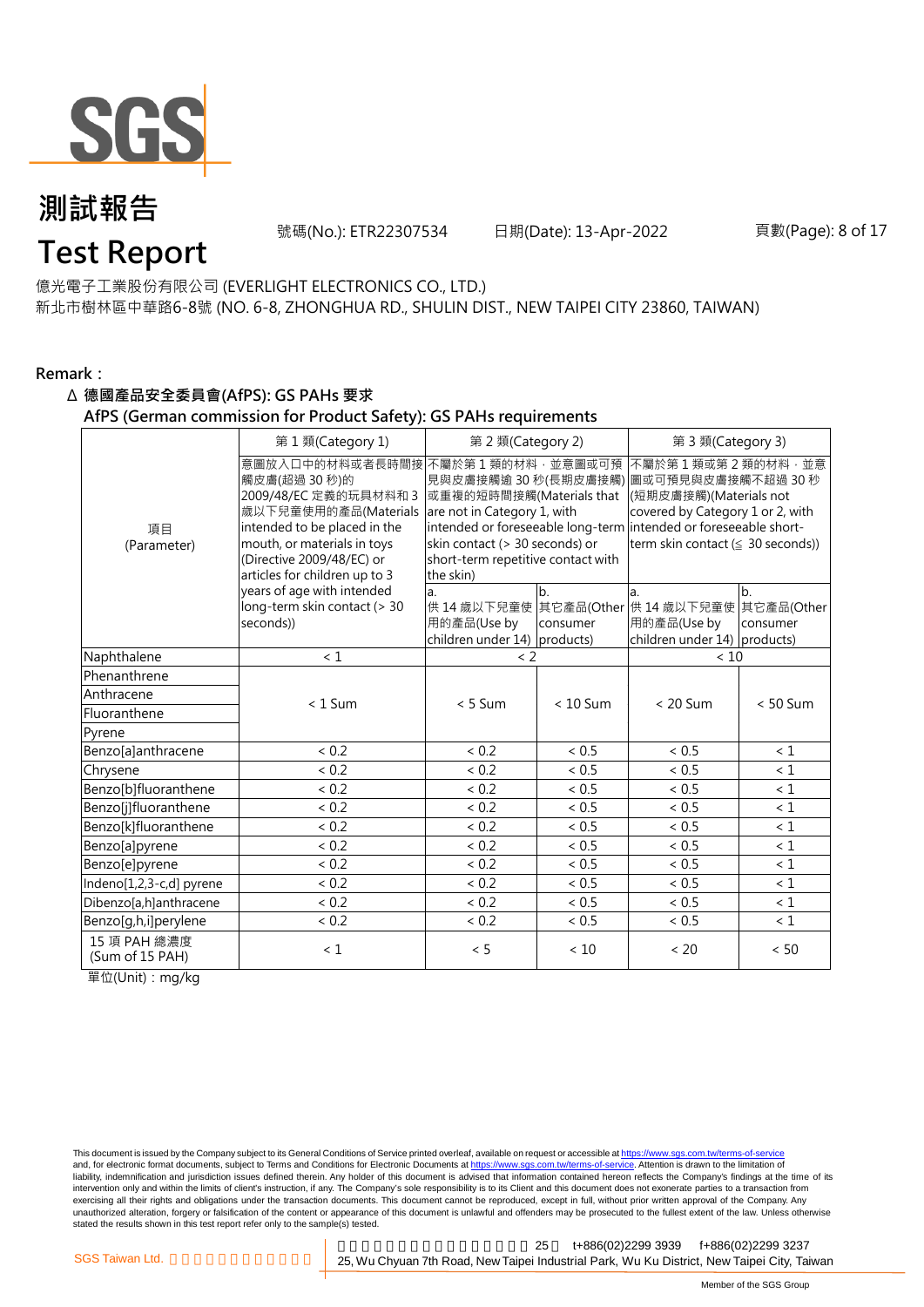

號碼(No.): ETR22307534 日期(Date): 13-Apr-2022

#### 頁數(Page): 9 of 17

億光電子工業股份有限公司 (EVERLIGHT ELECTRONICS CO., LTD.)

新北市樹林區中華路6-8號 (NO. 6-8, ZHONGHUA RD., SHULIN DIST., NEW TAIPEI CITY 23860, TAIWAN)

#### **重金屬流程圖 / Analytical flow chart of Heavy Metal**

根據以下的流程圖之條件,樣品已完全溶解。(六價鉻測試方法除外)

These samples were dissolved totally by pre-conditioning method according to below flow chart.

( $Cr^{6+}$  test method excluded)



This document is issued by the Company subject to its General Conditions of Service printed overleaf, available on request or accessible at https://www.sgs.com.tw/terms-of-service and, for electronic format documents, subject to Terms and Conditions for Electronic Documents at https://www.sgs.com.tw/terms-of-service. Attention is drawn to the limitation of liability, indemnification and jurisdiction issues defined therein. Any holder of this document is advised that information contained hereon reflects the Company's findings at the time of its intervention only and within the limits of client's instruction, if any. The Company's sole responsibility is to its Client and this document does not exonerate parties to a transaction from exercising all their rights and obligations under the transaction documents. This document cannot be reproduced, except in full, without prior written approval of the Company. Any<br>unauthorized alteration, forgery or falsif stated the results shown in this test report refer only to the sample(s) tested.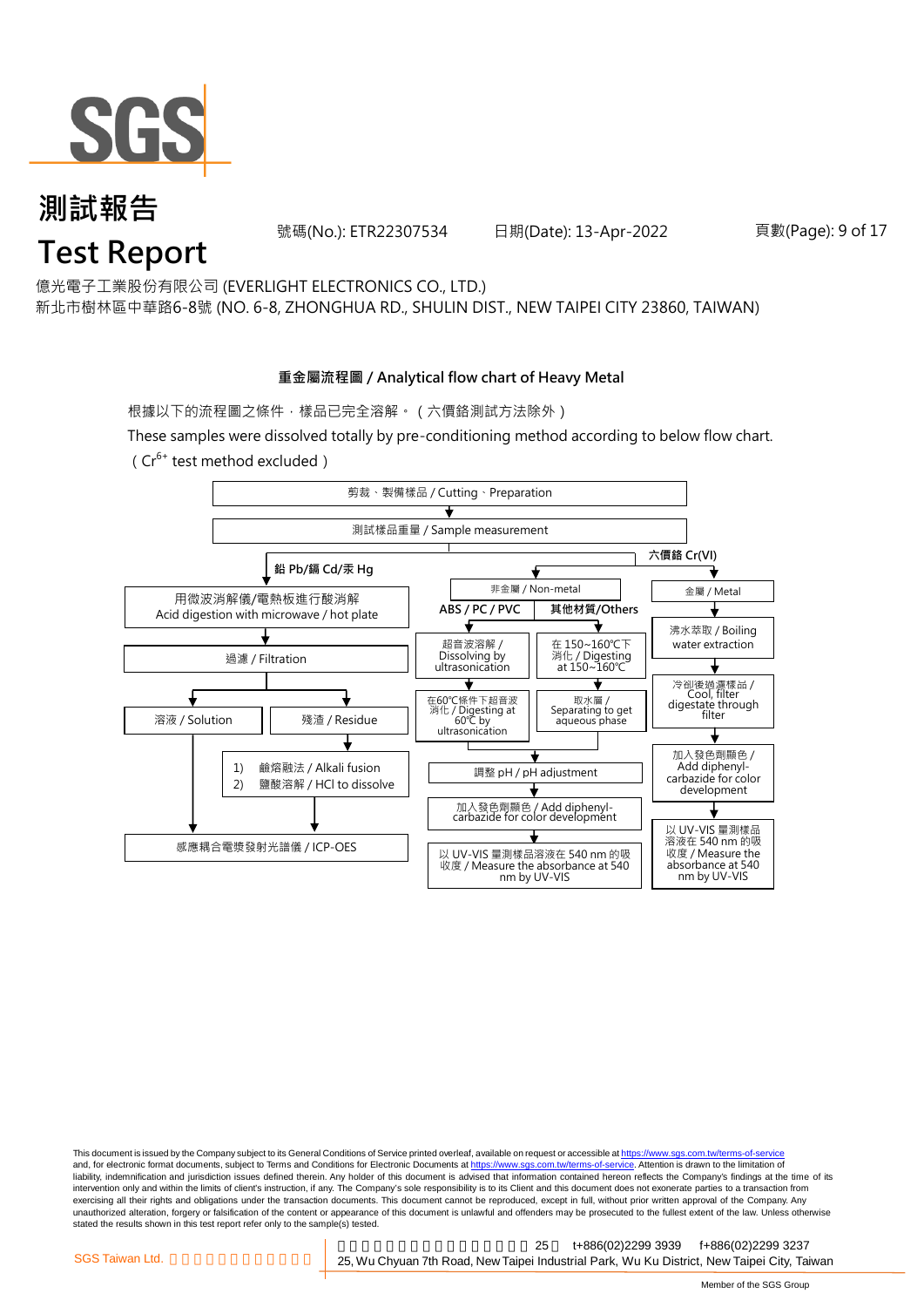

號碼(No.): ETR22307534 日期(Date): 13-Apr-2022

頁數(Page): 10 of 17

億光電子工業股份有限公司 (EVERLIGHT ELECTRONICS CO., LTD.)

新北市樹林區中華路6-8號 (NO. 6-8, ZHONGHUA RD., SHULIN DIST., NEW TAIPEI CITY 23860, TAIWAN)

#### **多溴聯苯/多溴聯苯醚分析流程圖 / Analytical flow chart - PBBs/PBDEs**



This document is issued by the Company subject to its General Conditions of Service printed overleaf, available on request or accessible at https://www.sgs.com.tw/terms-of-service and, for electronic format documents, subject to Terms and Conditions for Electronic Documents at https://www.sgs.com.tw/terms-of-service. Attention is drawn to the limitation of liability, indemnification and jurisdiction issues defined therein. Any holder of this document is advised that information contained hereon reflects the Company's findings at the time of its intervention only and within the limits of client's instruction, if any. The Company's sole responsibility is to its Client and this document does not exonerate parties to a transaction from exercising all their rights and obligations under the transaction documents. This document cannot be reproduced, except in full, without prior written approval of the Company. Any<br>unauthorized alteration, forgery or falsif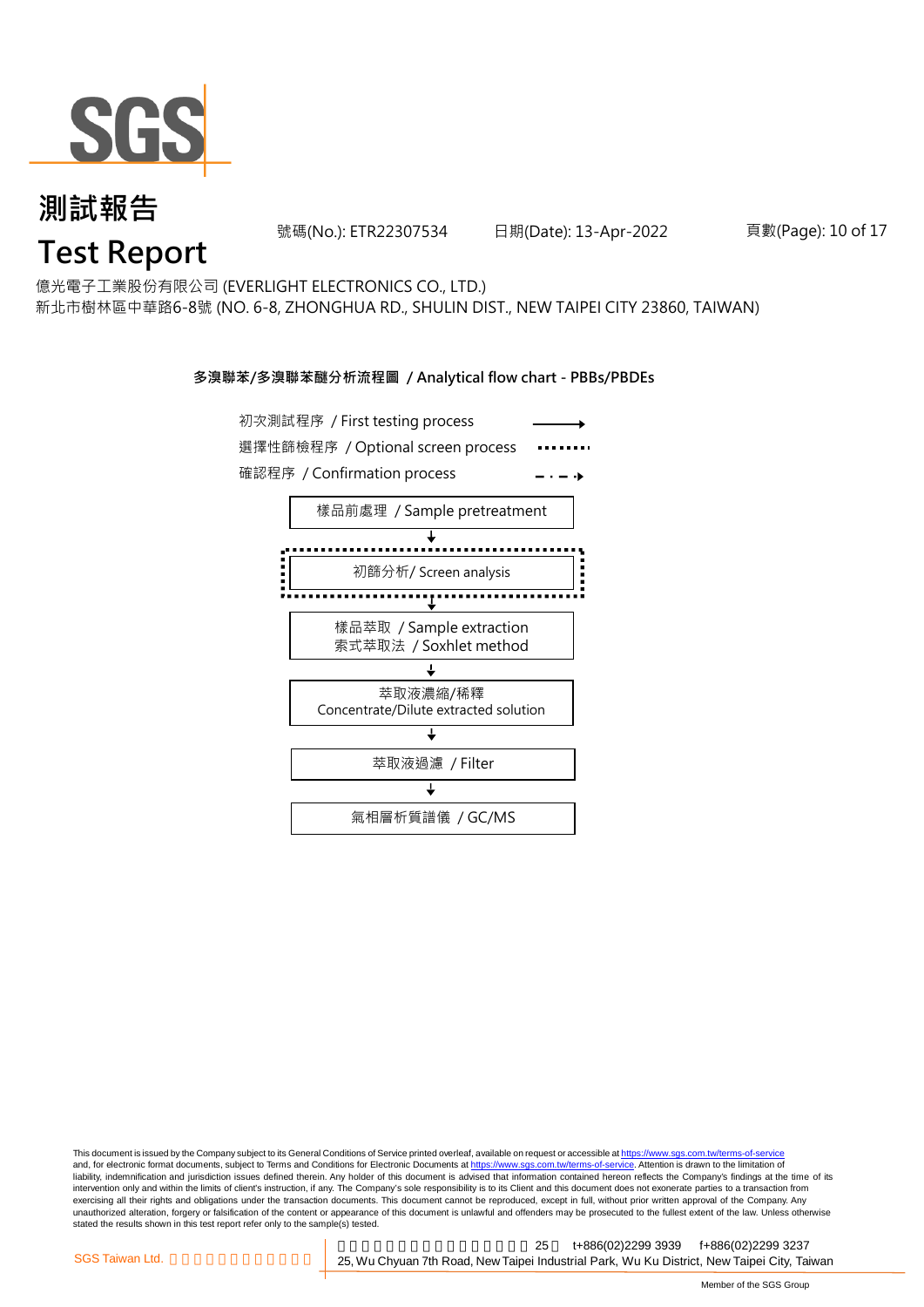

號碼(No.): ETR22307534 日期(Date): 13-Apr-2022

頁數(Page): 11 of 17

### **Test Report**

新北市樹林區中華路6-8號 (NO. 6-8, ZHONGHUA RD., SHULIN DIST., NEW TAIPEI CITY 23860, TAIWAN) 億光電子工業股份有限公司 (EVERLIGHT ELECTRONICS CO., LTD.)

#### **可塑劑分析流程圖 / Analytical flow chart - Phthalate**

#### **【測試方法/Test method: IEC 62321-8】**



This document is issued by the Company subject to its General Conditions of Service printed overleaf, available on request or accessible at <u>https://www.sgs.com.tw/terms-of-service</u><br>and, for electronic format documents, su liability, indemnification and jurisdiction issues defined therein. Any holder of this document is advised that information contained hereon reflects the Company's findings at the time of its intervention only and within the limits of client's instruction, if any. The Company's sole responsibility is to its Client and this document does not exonerate parties to a transaction from exercising all their rights and obligations under the transaction documents. This document cannot be reproduced, except in full, without prior written approval of the Company. Any<br>unauthorized alteration, forgery or falsif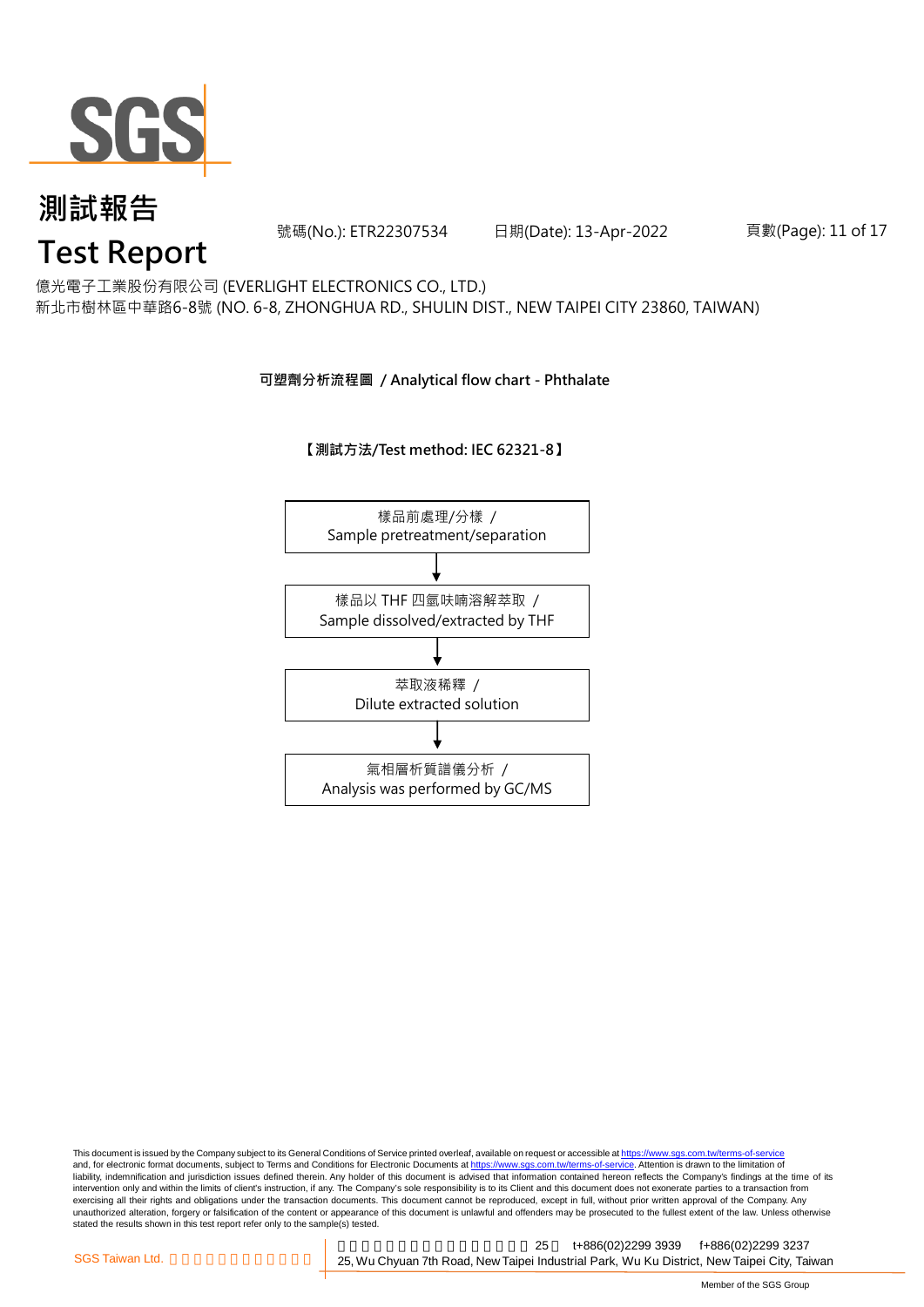

號碼(No.): ETR22307534 日期(Date): 13-Apr-2022

#### 頁數(Page): 12 of 17

億光電子工業股份有限公司 (EVERLIGHT ELECTRONICS CO., LTD.)

新北市樹林區中華路6-8號 (NO. 6-8, ZHONGHUA RD., SHULIN DIST., NEW TAIPEI CITY 23860, TAIWAN)

#### **六溴環十二烷分析流程圖 / Analytical flow chart - HBCDD**



This document is issued by the Company subject to its General Conditions of Service printed overleaf, available on request or accessible at <u>https://www.sgs.com.tw/terms-of-service</u><br>and, for electronic format documents, su liability, indemnification and jurisdiction issues defined therein. Any holder of this document is advised that information contained hereon reflects the Company's findings at the time of its intervention only and within the limits of client's instruction, if any. The Company's sole responsibility is to its Client and this document does not exonerate parties to a transaction from exercising all their rights and obligations under the transaction documents. This document cannot be reproduced, except in full, without prior written approval of the Company. Any<br>unauthorized alteration, forgery or falsif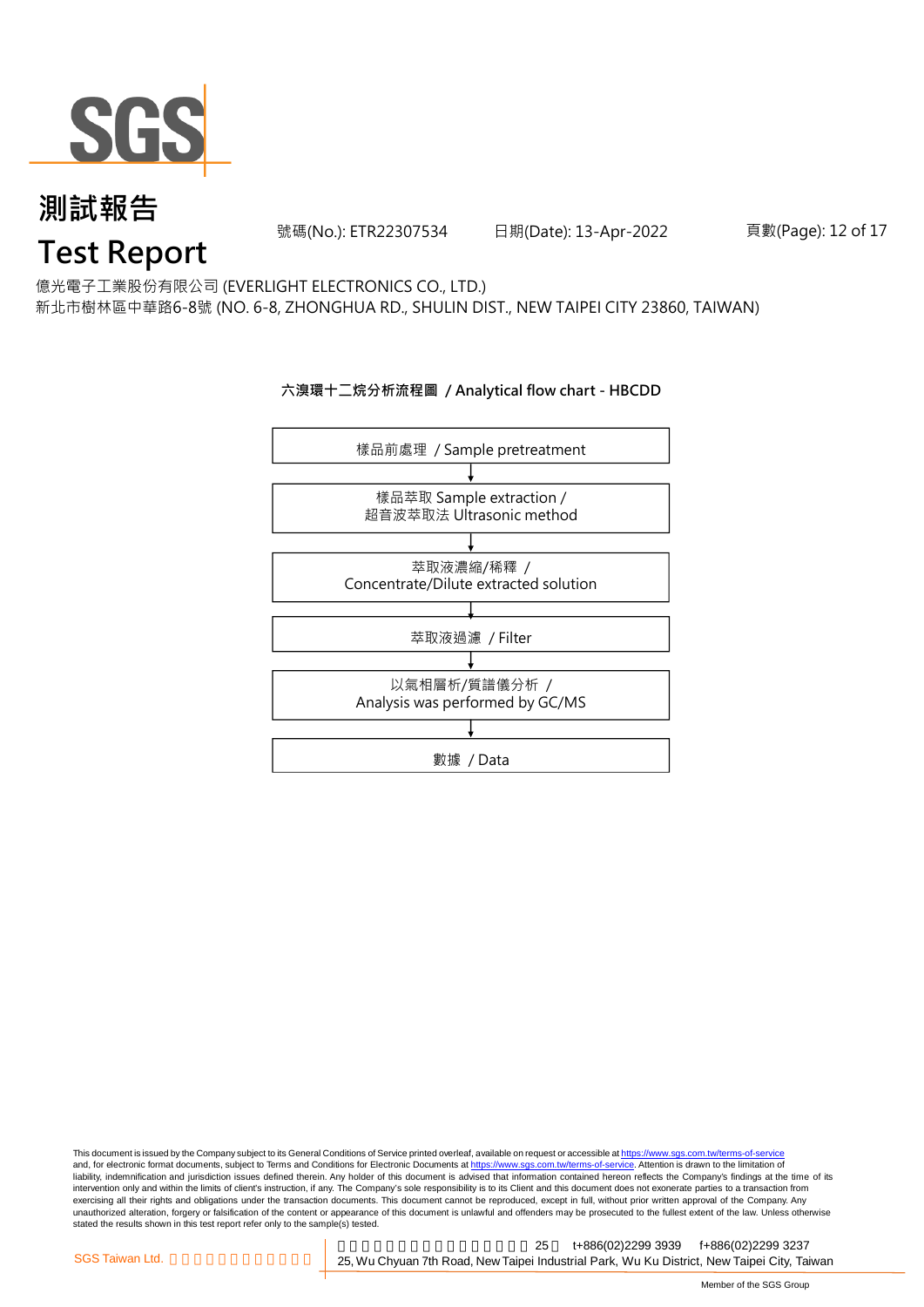

號碼(No.): ETR22307534 日期(Date): 13-Apr-2022

頁數(Page): 13 of 17

億光電子工業股份有限公司 (EVERLIGHT ELECTRONICS CO., LTD.)

新北市樹林區中華路6-8號 (NO. 6-8, ZHONGHUA RD., SHULIN DIST., NEW TAIPEI CITY 23860, TAIWAN)



#### **鹵素分析流程圖 / Analytical flow chart - Halogen**

This document is issued by the Company subject to its General Conditions of Service printed overleaf, available on request or accessible at <u>https://www.sgs.com.tw/terms-of-service</u><br>and, for electronic format documents, su liability, indemnification and jurisdiction issues defined therein. Any holder of this document is advised that information contained hereon reflects the Company's findings at the time of its intervention only and within the limits of client's instruction, if any. The Company's sole responsibility is to its Client and this document does not exonerate parties to a transaction from exercising all their rights and obligations under the transaction documents. This document cannot be reproduced, except in full, without prior written approval of the Company. Any<br>unauthorized alteration, forgery or falsif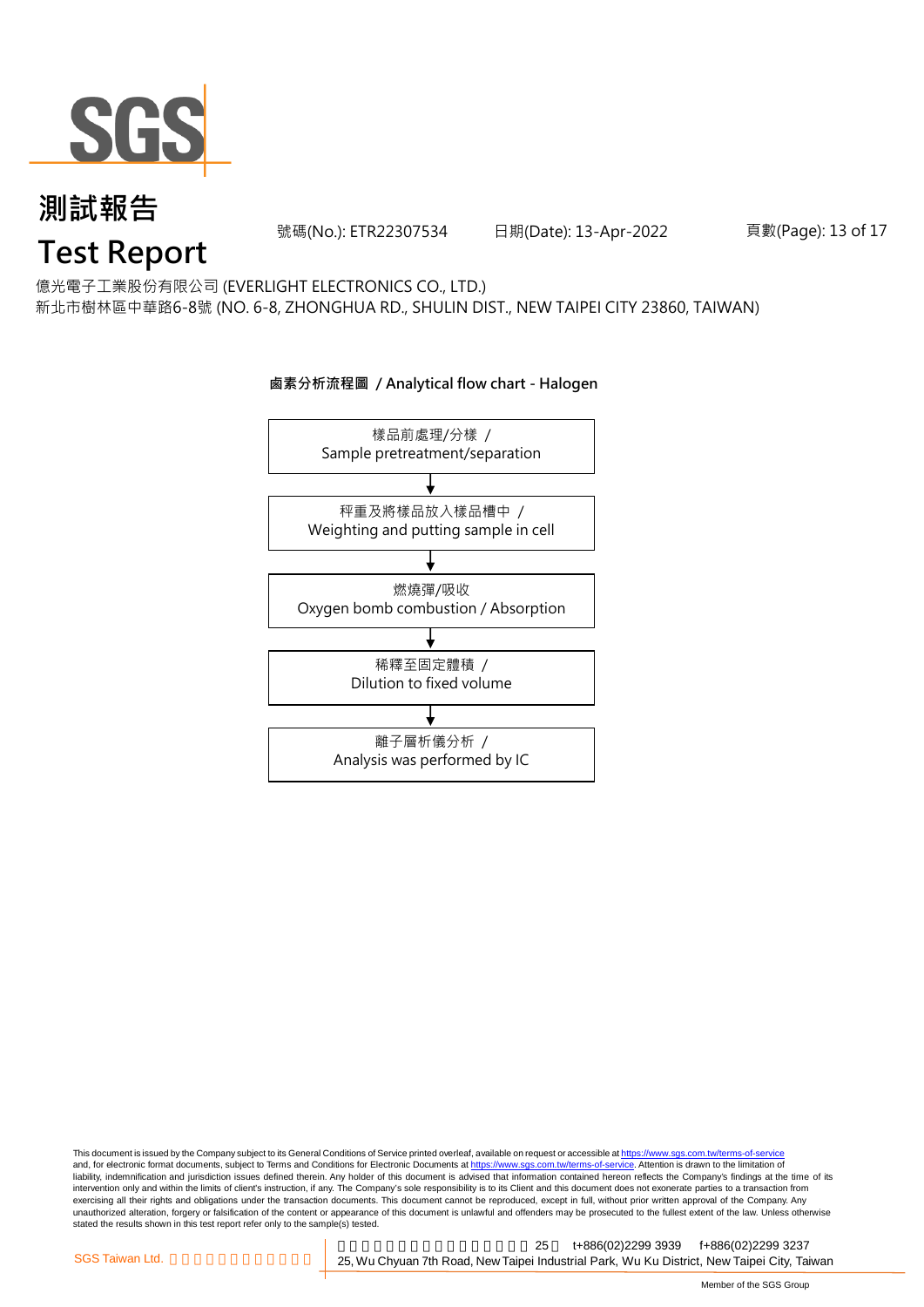

號碼(No.): ETR22307534 日期(Date): 13-Apr-2022

頁數(Page): 14 of 17

億光電子工業股份有限公司 (EVERLIGHT ELECTRONICS CO., LTD.)

新北市樹林區中華路6-8號 (NO. 6-8, ZHONGHUA RD., SHULIN DIST., NEW TAIPEI CITY 23860, TAIWAN)

#### **全氟化合物(包含全氟辛酸/全氟辛烷磺酸/其相關化合物等等)分析流程圖 / Analytical flow chart – PFAS (including PFOA/PFOS/its related compound, etc.)**



This document is issued by the Company subject to its General Conditions of Service printed overleaf, available on request or accessible at https://www.sgs.com.tw/terms-of-service and, for electronic format documents, subject to Terms and Conditions for Electronic Documents at https://www.sgs.com.tw/terms-of-service. Attention is drawn to the limitation of liability, indemnification and jurisdiction issues defined therein. Any holder of this document is advised that information contained hereon reflects the Company's findings at the time of its intervention only and within the limits of client's instruction, if any. The Company's sole responsibility is to its Client and this document does not exonerate parties to a transaction from exercising all their rights and obligations under the transaction documents. This document cannot be reproduced, except in full, without prior written approval of the Company. Any<br>unauthorized alteration, forgery or falsif stated the results shown in this test report refer only to the sample(s) tested.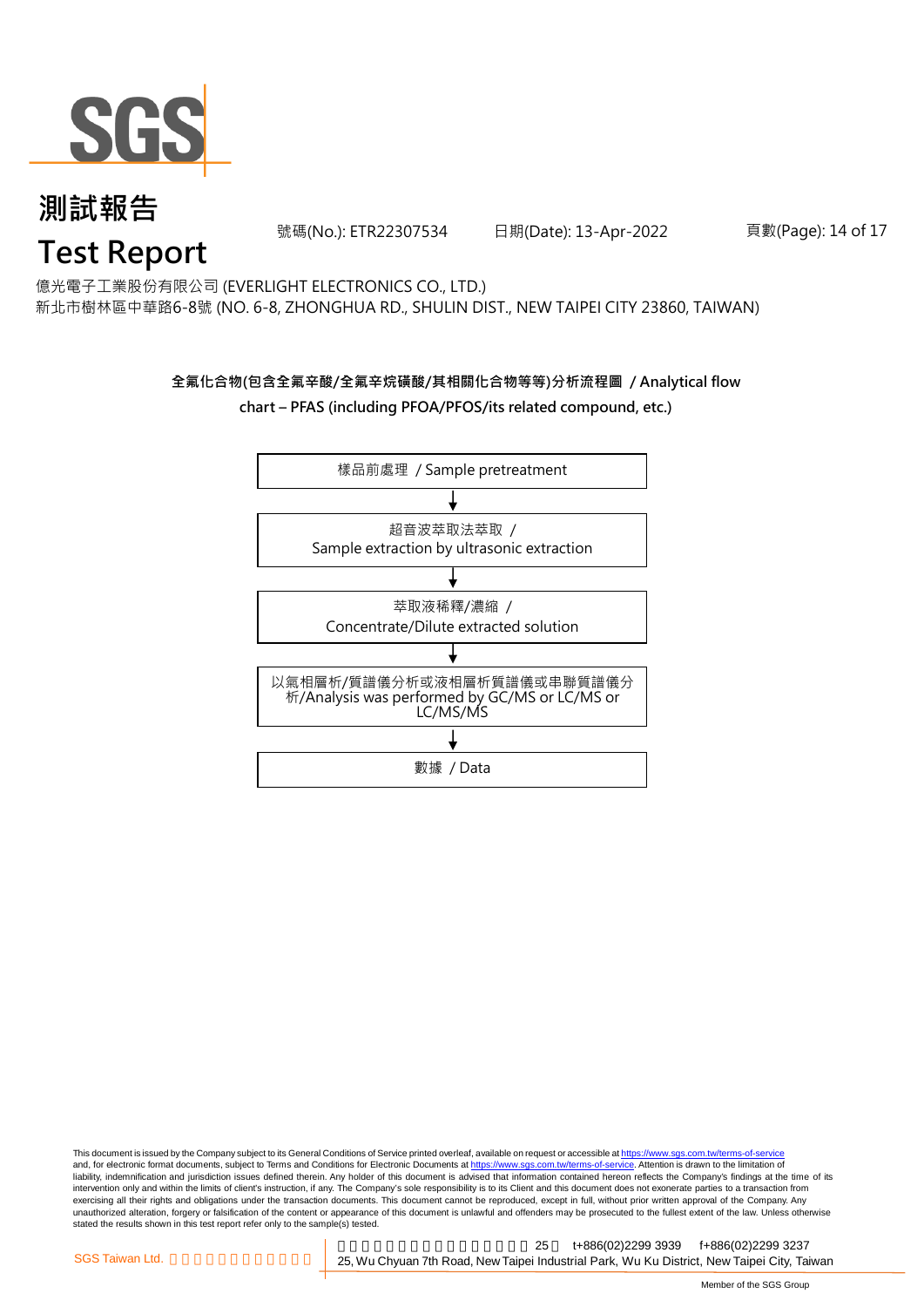

號碼(No.): ETR22307534 日期(Date): 13-Apr-2022

#### 頁數(Page): 15 of 17

億光電子工業股份有限公司 (EVERLIGHT ELECTRONICS CO., LTD.)

新北市樹林區中華路6-8號 (NO. 6-8, ZHONGHUA RD., SHULIN DIST., NEW TAIPEI CITY 23860, TAIWAN)



#### This document is issued by the Company subject to its General Conditions of Service printed overleaf, available on request or accessible at <u>https://www.sgs.com.tw/terms-of-service</u><br>and, for electronic format documents, su liability, indemnification and jurisdiction issues defined therein. Any holder of this document is advised that information contained hereon reflects the Company's findings at the time of its intervention only and within the limits of client's instruction, if any. The Company's sole responsibility is to its Client and this document does not exonerate parties to a transaction from exercising all their rights and obligations under the transaction documents. This document cannot be reproduced, except in full, without prior written approval of the Company. Any<br>unauthorized alteration, forgery or falsif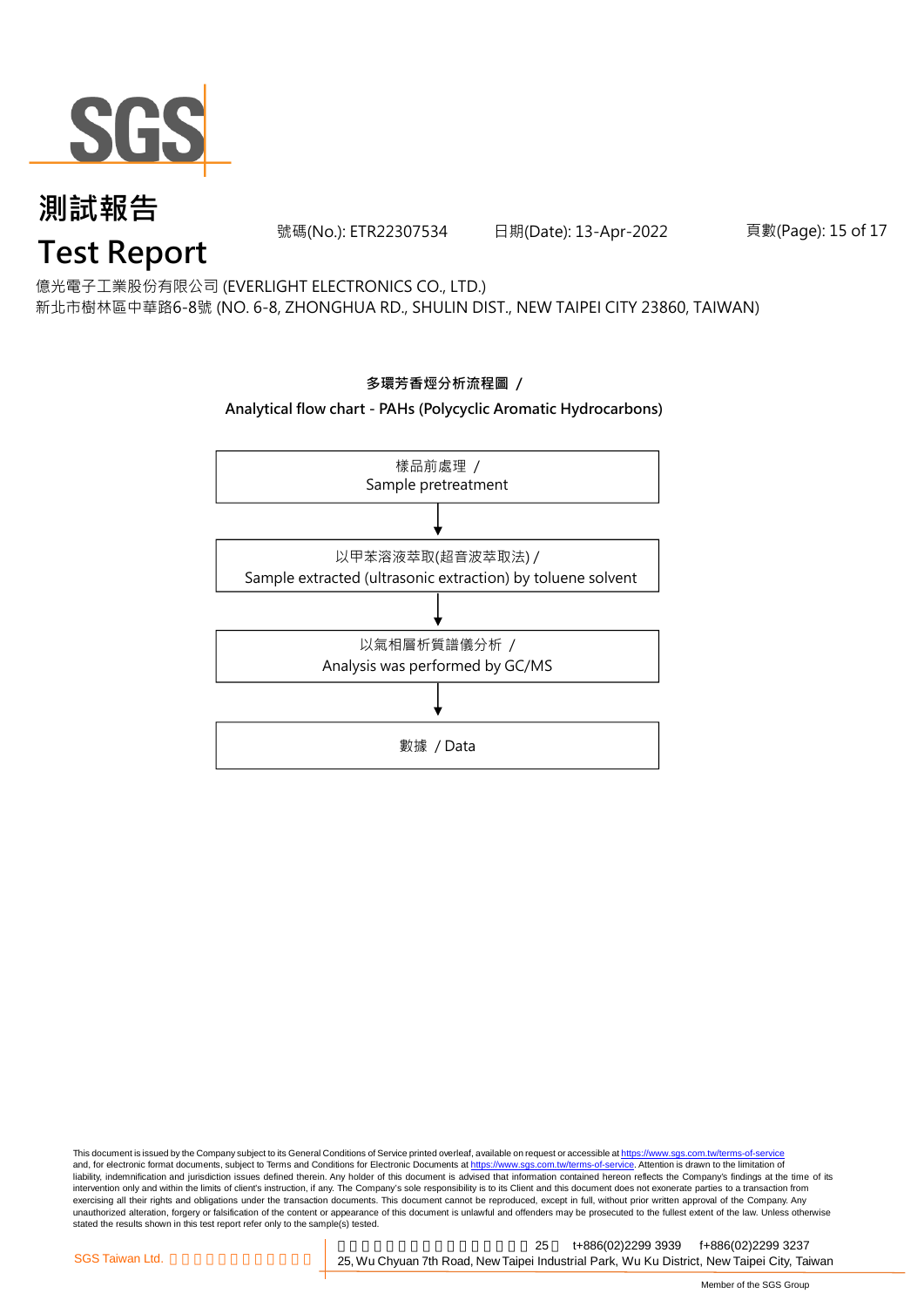

號碼(No.): ETR22307534 日期(Date): 13-Apr-2022

#### 頁數(Page): 16 of 17

億光電子工業股份有限公司 (EVERLIGHT ELECTRONICS CO., LTD.)

新北市樹林區中華路6-8號 (NO. 6-8, ZHONGHUA RD., SHULIN DIST., NEW TAIPEI CITY 23860, TAIWAN)

#### **元素(含重金屬)分析流程圖 / Analytical flow chart of Elements (Heavy metal included)**

根據以下的流程圖之條件,樣品已完全溶解。

These samples were dissolved totally by pre-conditioning method according to below flow chart.

【參考方法/Reference method:US EPA 3051A、US EPA 3052】



\* US EPA 3051A 方法未添加氫氟酸 / US EPA 3051A method does not add HF.

This document is issued by the Company subject to its General Conditions of Service printed overleaf, available on request or accessible at https://www.sgs.com.tw/terms-of-service and, for electronic format documents, subject to Terms and Conditions for Electronic Documents at https://www.sgs.com.tw/terms-of-service. Attention is drawn to the limitation of liability, indemnification and jurisdiction issues defined therein. Any holder of this document is advised that information contained hereon reflects the Company's findings at the time of its intervention only and within the limits of client's instruction, if any. The Company's sole responsibility is to its Client and this document does not exonerate parties to a transaction from exercising all their rights and obligations under the transaction documents. This document cannot be reproduced, except in full, without prior written approval of the Company. Any<br>unauthorized alteration, forgery or falsif stated the results shown in this test report refer only to the sample(s) tested.